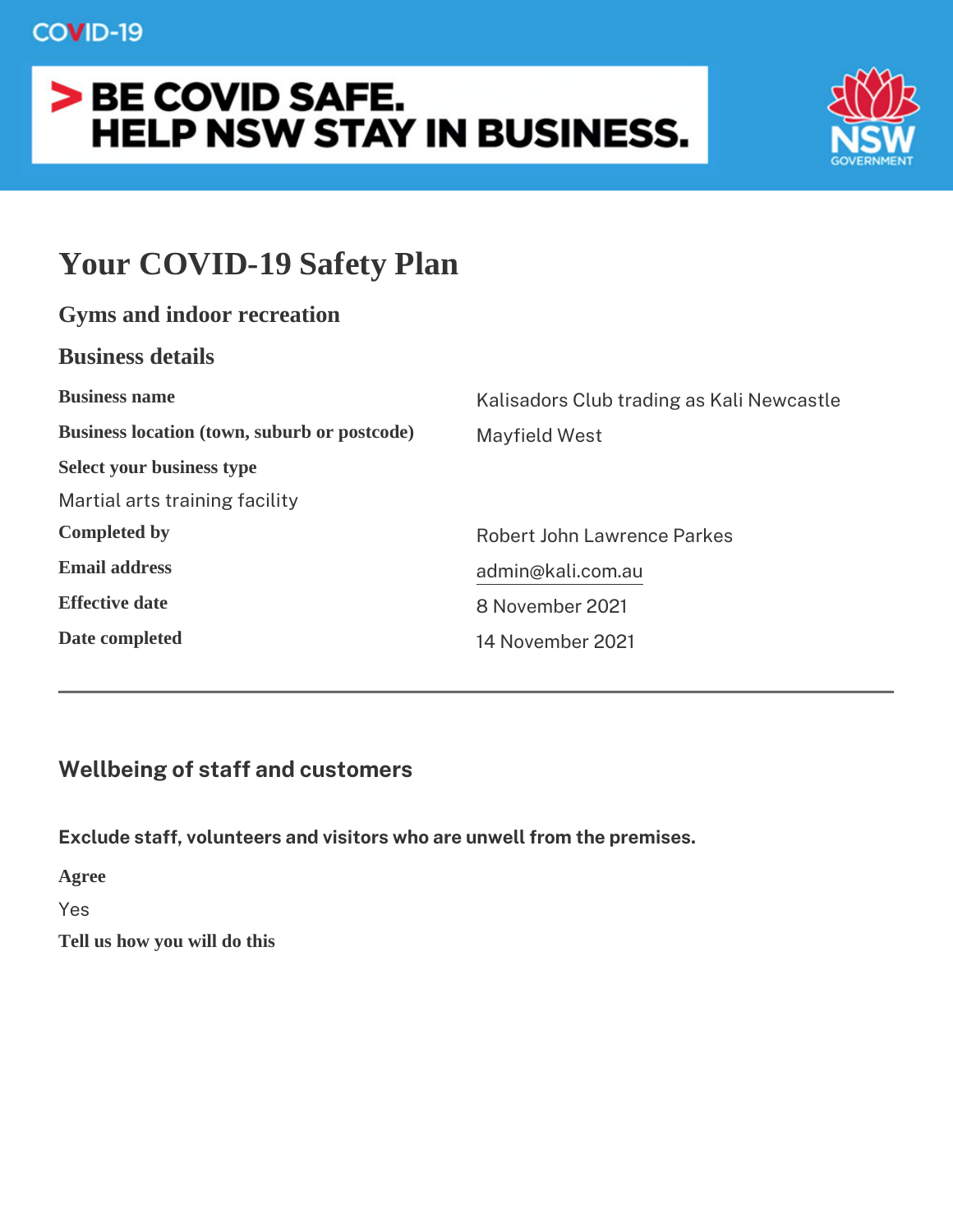Inform all staff, volunteers and visitors by having signage outside private Facebook group, direct email and text and a dedicated staf who visit our venue.

Provide staff with information and training on COVID-19, including when to get tested, physical distancing, wearing masks and cleaning Agree

Yes

Tell us how you will do this

Inform all staff during staff training, private Facebook group, dired

Display conditions of entry including requirements to stay away if vaccination and record keeping. Agree

Yes

Tell us how you will do this

Inform all by having signage outside and inside venue and mend bausines pages.

Take reasonable steps to ensure all people aged 16 and over on th vaccinated or have a medical exemption (including staff, volunteer For example, ensure posters outlining vaccination requirements are vaccination status upon entry where practical and only accept valid vaccination, train staff on ways to check proof of COVID-19 vaccin customers of vaccination requirements in marketing materials. Guid availablehtatps://www.nsw.gov.au/covid-19/businesses-and-employme [business/vaccination-compliance-](https://www.nsw.gov.au/covid-19/businesses-and-employment/covid-safe-business/vaccination-compliance-for-businesses)for-businesses

Note: This requirement applies at public swimming pools and indoo including gyms. Agree

Yes

Tell us how you will do this

This not applicable to our venue. However all who enter our venue Government QR code, or be registered in an attendance register, o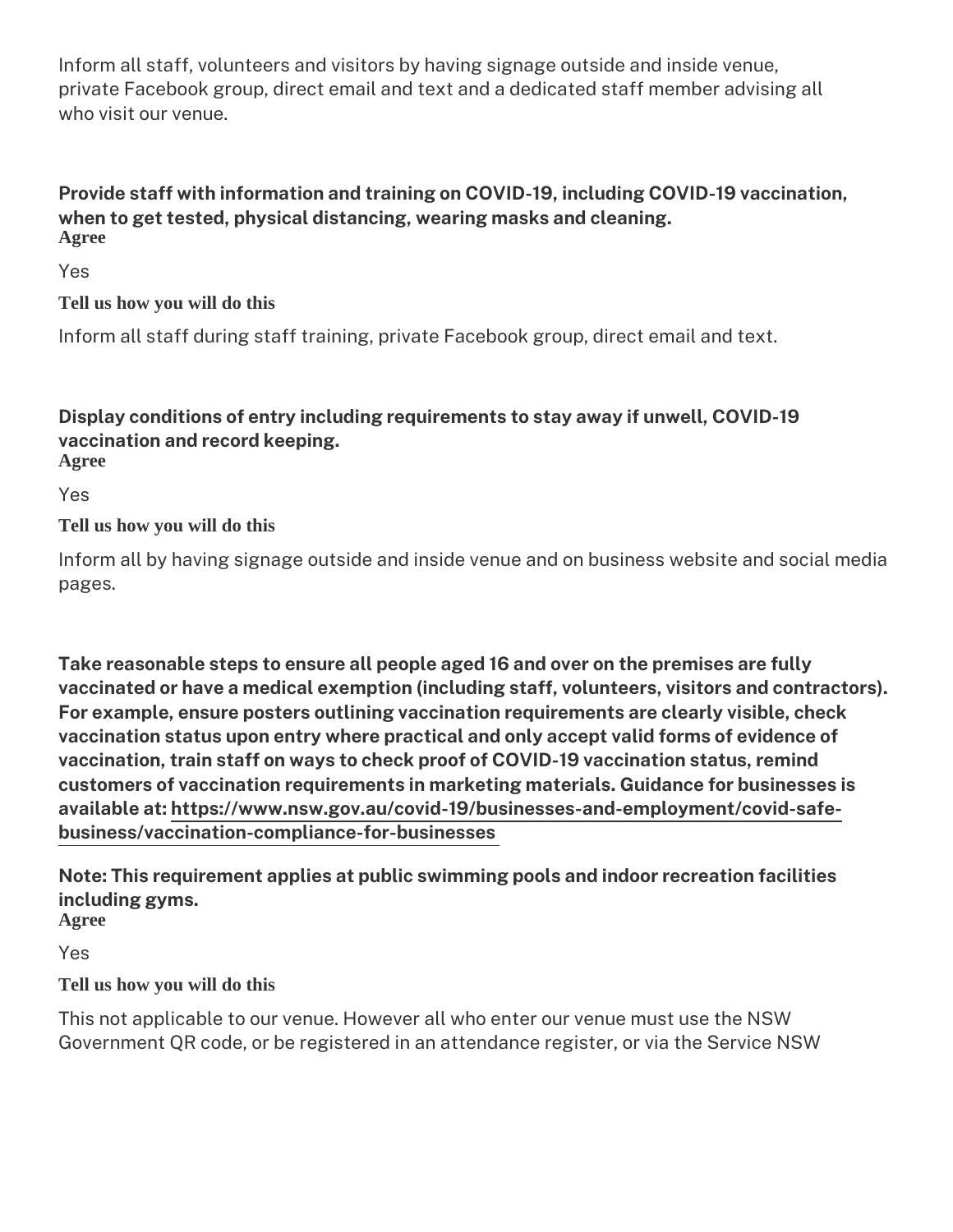# **Physical distancing**

**Capacity must not exceed one person per 2 square metres of space of the premises.**

**Note: Group classes at a gym and group dance classes at an indoor recreation facility must be limited to no more than 20 persons.**

**Agree**

Yes

### **Tell us how you will do this**

Inform all staff, volunteers and visitors by having signage outside and inside venue, private Facebook group, direct email and text. Pre book students via our online system.

### **Ensure 1.5m physical distancing where possible, including:**

- **at points of mixing or queuing**
- **between seated groups**
- **between staff.**

### **Agree**

Yes

### **Tell us how you will do this**

Inform all staff, volunteers and visitors by having signage outside and inside venue, private Facebook group, direct email and text and a dedicated staff member advising all who visit our venue.

### **Avoid congestion of people in any specific areas within the venue where possible, such as**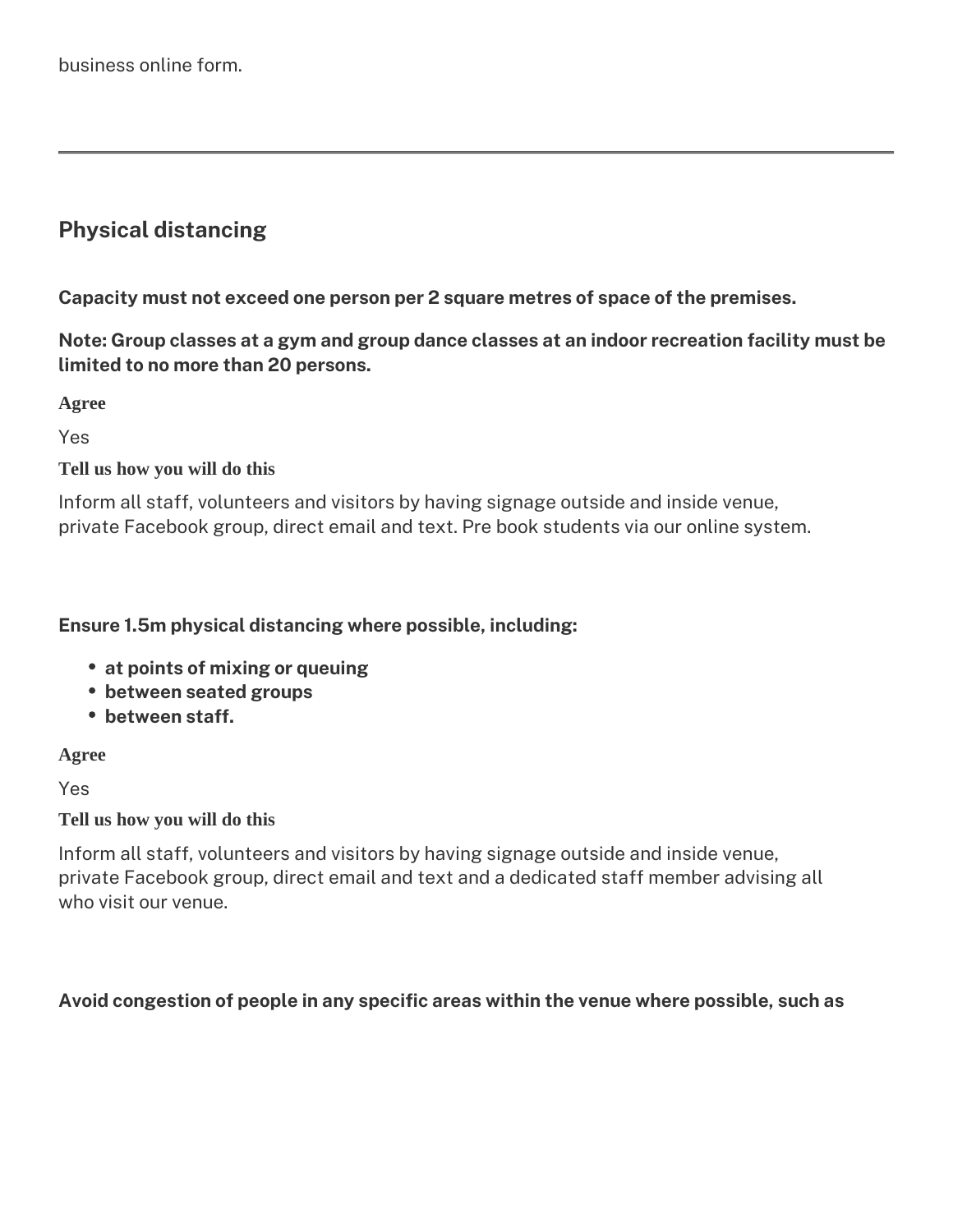### **change rooms and other communal facilities.**

**Agree**

Yes

### **Tell us how you will do this**

Inform all staff, volunteers and visitors by having signage outside and inside venue and a dedicated staff member advising all who visit our venue. We have increased the time between classes we run to ensure there is time between sessions for one group to exit before new group enters.

#### **Have strategies in place to manage gatherings that may occur immediately outside the premises. Agree**

Yes

### **Tell us how you will do this**

Inform all staff, volunteers and visitors by having signage outside and inside venue and a dedicated staff member advising all who visit our venue.

**For premises that are not indoor recreation facilities or public swimming pools, singing and dancing by unvaccinated adults is not allowed in indoor areas (excluding a performer who is performing or rehearsing; a person who instructing or being instructed in singing or dancing; or at a small funeral or memorial service or a small wedding service).**

**Note: COVID-19 vaccination requirements apply at public swimming pools and indoor recreation facilities including gyms.**

**Agree**

Yes

**Tell us how you will do this**

Does not apply to our activity or venue.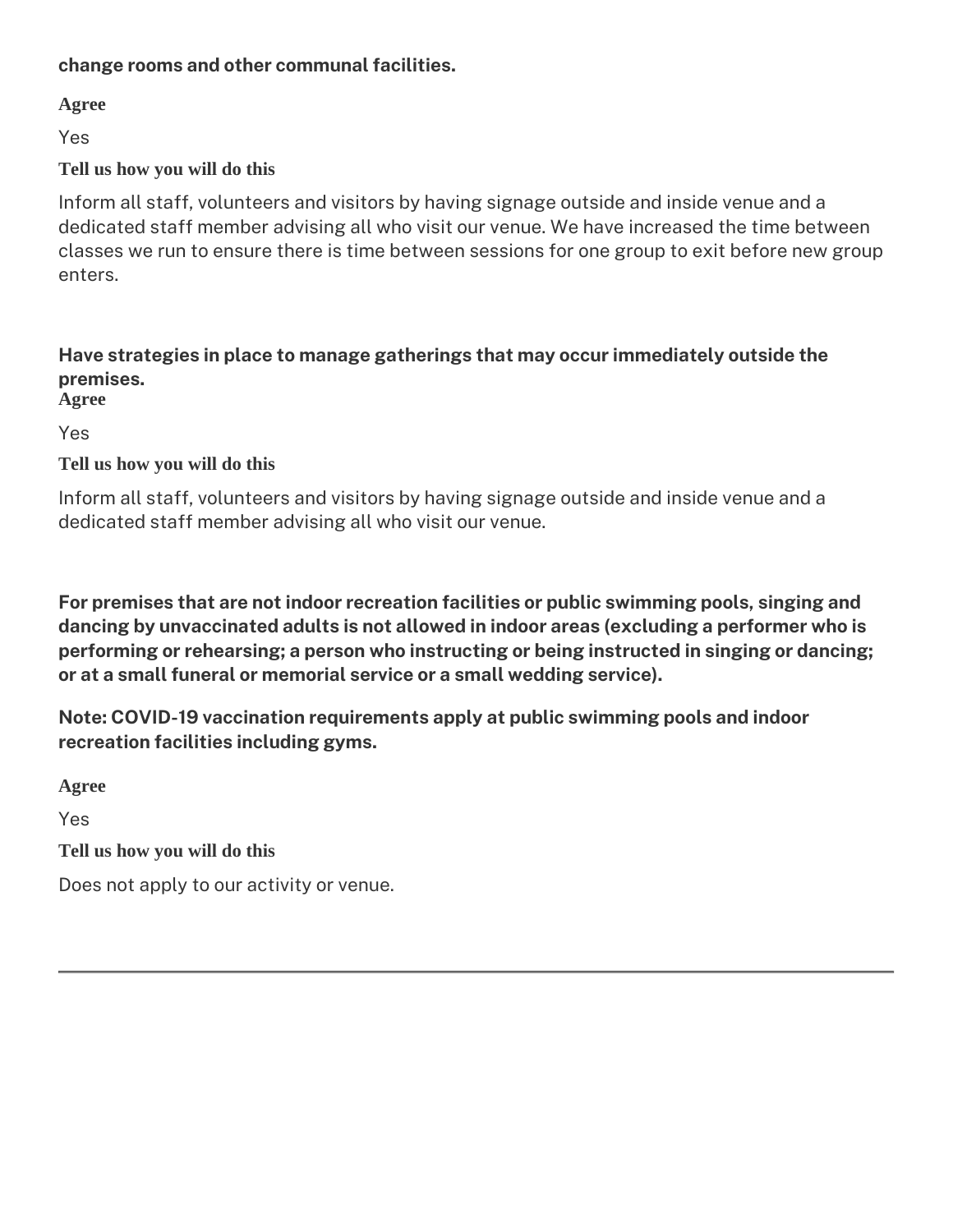Ventilation

Review the 'COVID-19 guidance on venthit apison of wawwail has bood and covid-[19/getting-back-to-work-a-covid-safe-way/v](https://www.nsw.gov.au/covid-19/getting-back-to-work-a-covid-safe-way/ventilation-guidance)eantidlactoionsigherid wannicoa h measures are relevant to your premises before completing this COV Agree

Yes

Tell us how you will do this

Regularly inspect, maintain and clean heating, ventilation and air systems.

Use outdoor settings wherever possible. Agree

Yes

Tell us how you will do this

We will train outside in the school grounds whenever practical to d

In indoor areas, increase natural ventilation by opening windows a

Agree

Yes

Tell us how you will do this

Opening of doors for added ventilation ensure an even flow of air to

In indoor areas, increase mechanical ventilation where possible by or other system settings (such as by maximising the intake of outs avoiding recirculation of air). Agree

Yes

Tell us how you will do this

Does not apply to our school hall venue which does not have air co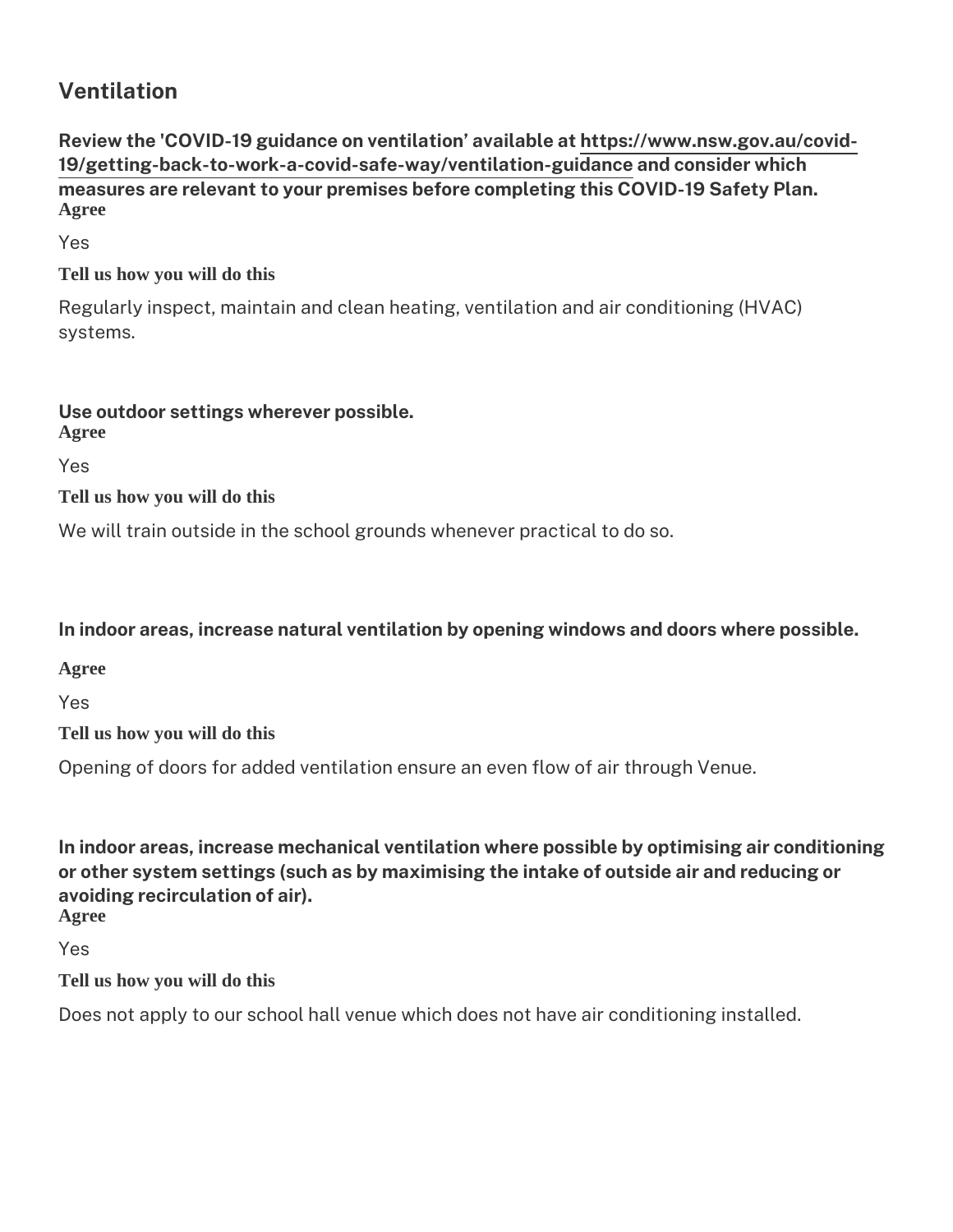#### **Ensure mechanical ventilation systems are regularly maintained to optimise performance (for example through regular filter cleaning or filter changes). Agree**

Yes

**Tell us how you will do this**

Does not apply to our school hall venue which does not have air conditioning installed.

### **Consider consulting relevant experts such as building owners or facility managers, ventilation engineers and industrial or occupational hygienists to optimise indoor ventilation. Agree**

Yes

**Tell us how you will do this**

This action is the responsibility of the School Principal and has been discussed with them.

# **Hygiene and cleaning**

**Face masks must be worn by staff and customers in indoor areas, unless exempt.** 

### **Note: People engaging in physical exercise are exempt. Agree**

Yes

### **Tell us how you will do this**

Inform all staff, volunteers and visitors by having signage outside and inside venue, private Facebook group, direct email and text and a dedicated staff member advising all who visit our venue that face masks are to be worn when not engaging in the physical exercise of our classes.

### **Adopt good hand hygiene practices. Have hand sanitiser at key points around the venue.**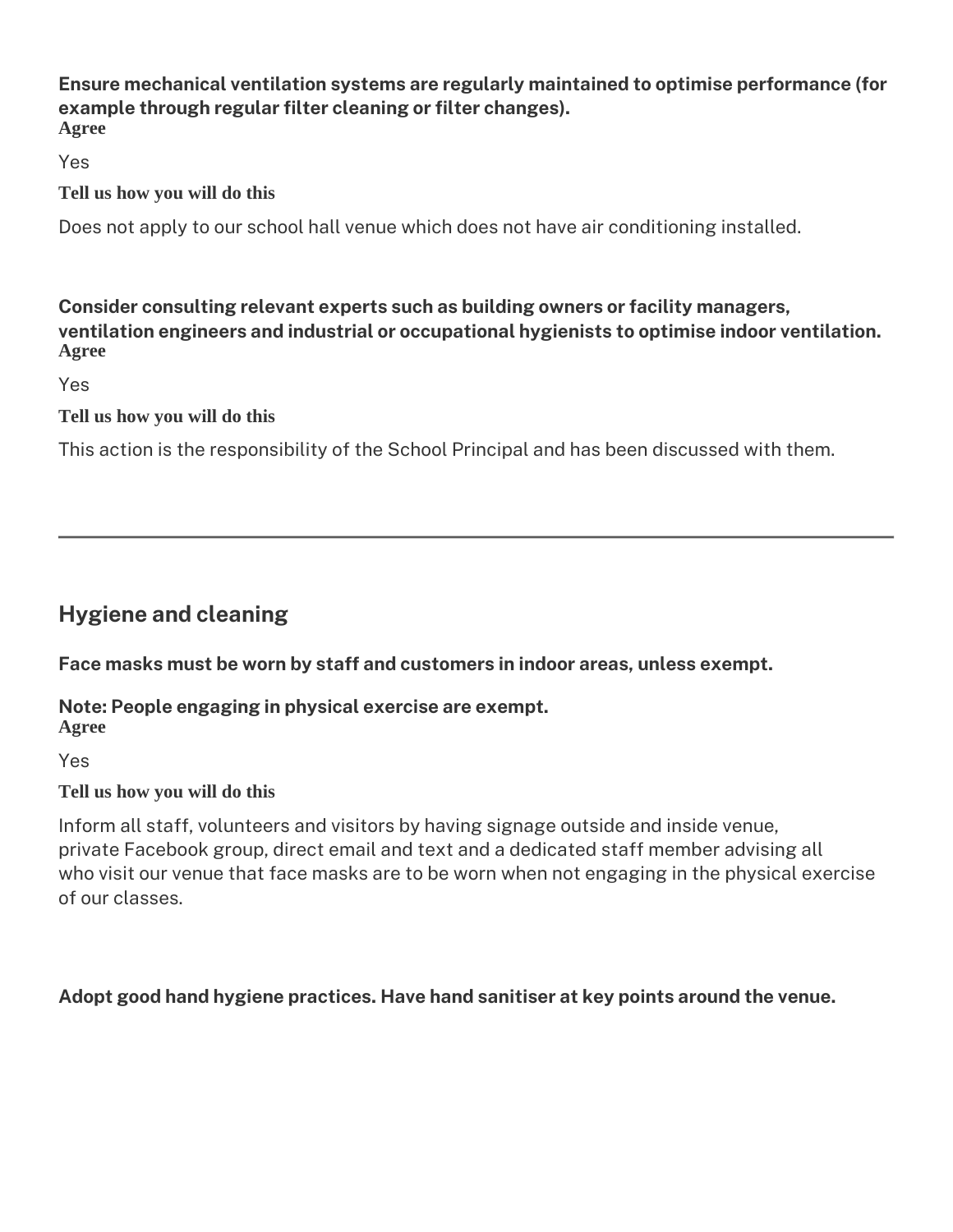### **Agree**

Yes

### **Tell us how you will do this**

Hand sanitiser is provided on entrance to our premises. Members are also encouraged to bring their own hand sanitiser as part of their training kit. Inform all staff, volunteers and visitors by having signage outside and inside venue, private Facebook group, direct email and text and a dedicated staff member advising all who visit our venue of hand sanitiser locations.

### **Ensure bathrooms are well stocked with hand soap and paper towels or hand dryers.**

**Agree**

Yes

### **Tell us how you will do this**

This task is undertaken daily by a dedicated staff member.

**Clean frequently used indoor hard surface areas (including children's play areas) at least daily with detergent/disinfectant. Clean frequently touched areas and surfaces several times per day. Reduce sharing of equipment where practical and ensure these are cleaned with detergent and disinfectant between use. Encourage visitors to wipe down equipment after they have finished using it**

**Agree**

Yes

### **Tell us how you will do this**

Inform all staff, volunteers and visitors by having signage outside and inside venue, private Facebook group, direct email and text and a dedicated staff member advising all who visit our venue of cleaning of equipment requirements. Venue is Professionally cleaned daily. Students are required to bring their own training equipment. Students may engage in monthly hire equipment if they don't have their own. There will be no sharing of equipment unless absolutely necessary, in which case it will be thoroughly disinfected after each use.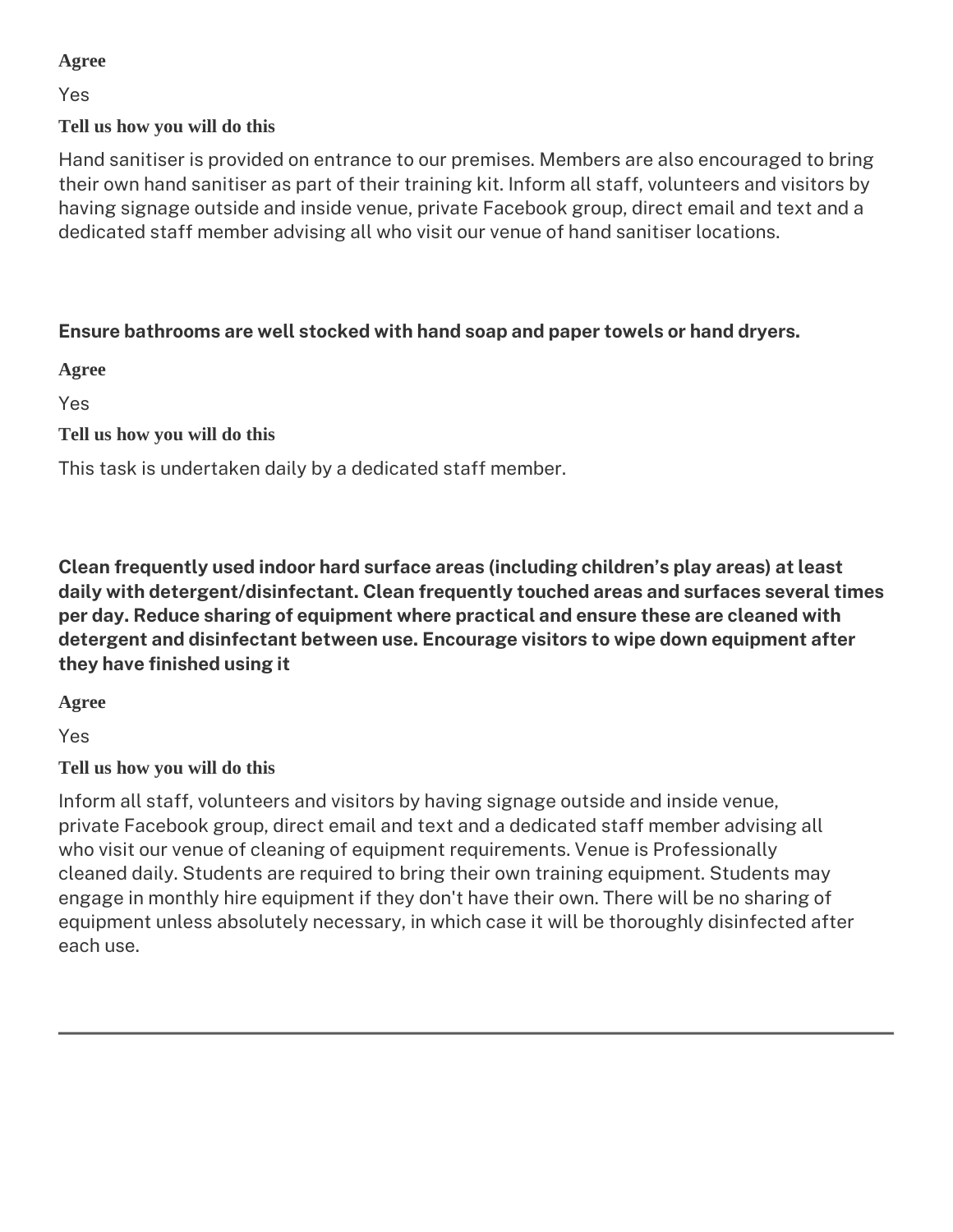## **Record keeping**

**Use the NSW Government QR code system to collect an electronic record of the name, contact number and entry time for all staff, volunteers, visitors and contractors.**

**Note: Community centres and halls are not required to collect electronic entry records but are strongly encouraged to do so.**

**Agree**

Yes

**Tell us how you will do this**

Inform all staff, volunteers and visitors by having signage outside and inside venue, private Facebook group, direct email and text and a dedicated staff member advising all who visit our venue of QR Code locations.

**Processes must be in place to ensure that people provide the required contact information, such as by checking phones for the green tick to confirm they have checked in (keeping 1.5m physical distance between staff and patrons). QR codes should be clearly visible and accessible including at entrances to the premises.**

**Agree**

Yes

**Tell us how you will do this**

By having signage outside and inside venue and a dedicated staff member advising all who visit our venue to check in via QR code or checking them in via Service NSW business online form otherwise they cannot enter our Venue.

**If a person is unable to provide contact details, for example due to age or language barriers, another person may provide contact details on their behalf. If it is not possible for check-in to occur, keep a record of the name, contact number and entry time for all staff, volunteers, visitors and contractors for a period of at least 28 days. These records must be provided in an electronic format such as a spreadsheet as soon as possible, but within 4 hours, upon request from an authorised officer.**